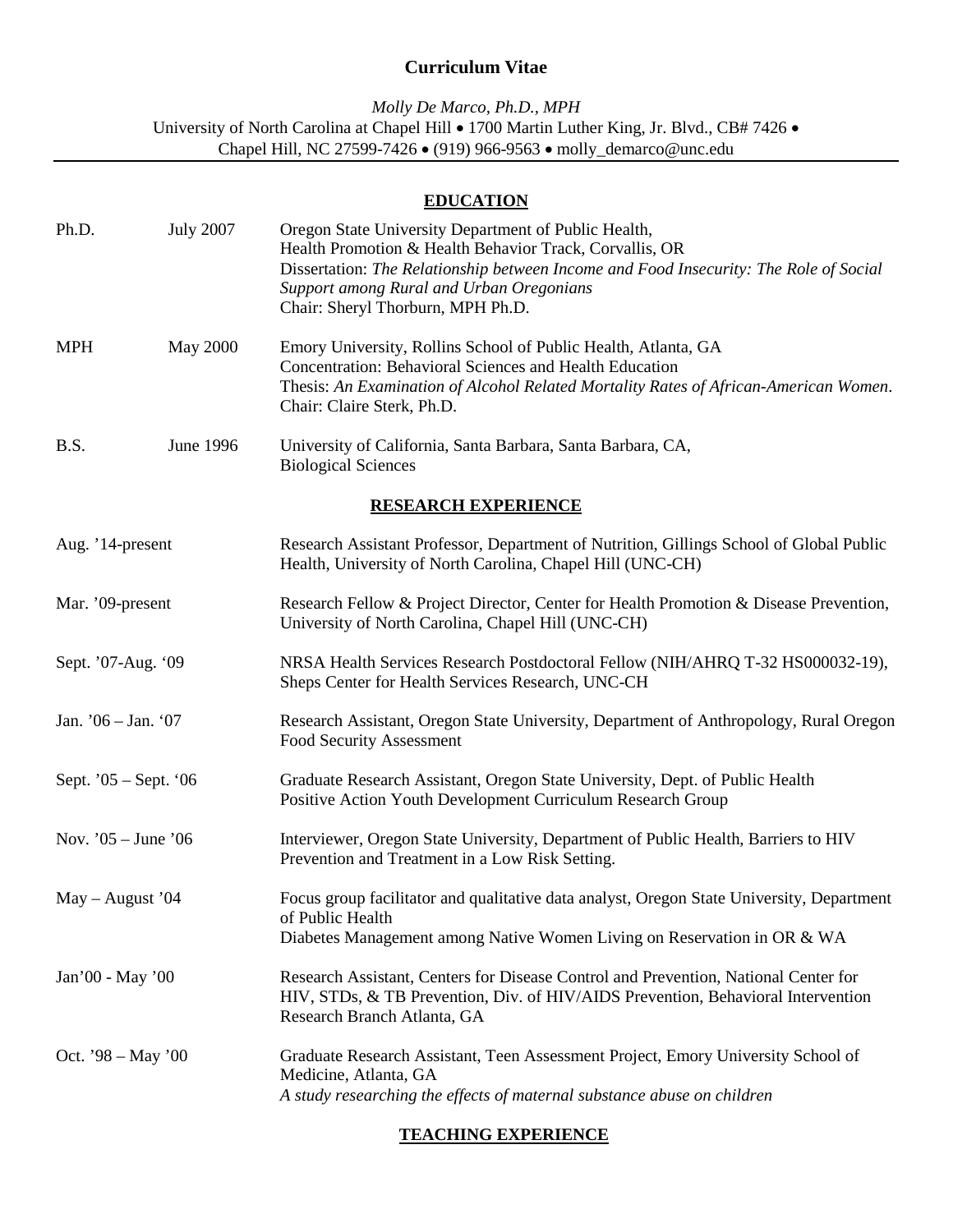| Sept. '03-June '07                                                                                     | Oregon State University, College of Health and Human Sciences, Department of Public<br>Health, Corvallis, OR<br>Undergraduate<br>o H 312: AIDS and STDs in Modern Society (instructor),<br>H 220: Introduction to Epidemiology and Health Data Analysis (instructor)<br>$\circ$<br><b>Graduate</b><br>o H 524: Health Data Analysis (Lab instructor)<br><b>Guest Lectures</b><br>Health disparities related to rural residence<br>$\circ$<br>Social determinants of food insecurity<br>$\circ$<br>HIV/AIDS and rural communities<br>$\circ$ |
|--------------------------------------------------------------------------------------------------------|---------------------------------------------------------------------------------------------------------------------------------------------------------------------------------------------------------------------------------------------------------------------------------------------------------------------------------------------------------------------------------------------------------------------------------------------------------------------------------------------------------------------------------------------|
| Aug. '08-11                                                                                            | UNC Center for Health Promotion & Disease Prevention<br><b>Guest Lecture</b><br>Building a Food Systems Coalition (lecture during the 2008 Obesity Prevention<br>$\circ$<br>in Public Health Course)                                                                                                                                                                                                                                                                                                                                        |
| <b>March 2011-</b>                                                                                     | UNC Gillings School of Global Public Health, Department of Nutrition<br><b>Guest Lecture</b><br>$\circ$ Food Security & Food Systems (in Nutrition 725)                                                                                                                                                                                                                                                                                                                                                                                     |
| October 2011                                                                                           | UNC School of Government, Masters of Public Administration Program<br><b>Guest Lecture</b><br>• Racial Health Disparities (Poli Sci 722)                                                                                                                                                                                                                                                                                                                                                                                                    |
| Spring '12, '13, '14, '15                                                                              | UNC Gillings School of Global Public Health, Department of Nutrition<br><b>Co-instructor and Course Developer</b><br>Sustainable, Local Food System: The intersection of local food systems and<br>$\bullet$<br>public health (Nutr 245)                                                                                                                                                                                                                                                                                                    |
| Spring 2015                                                                                            | <b>UNC-CH Department of American Studies</b><br>Co-Instructor and Co-Course Developer<br>Carolina Cooks, Carolina Eats (AMST 375)<br>$\bullet$                                                                                                                                                                                                                                                                                                                                                                                              |
|                                                                                                        | <b>ACADEMIC SERVICE</b>                                                                                                                                                                                                                                                                                                                                                                                                                                                                                                                     |
| April '15-present<br>April - May -09<br>Dec. '07-Sept. '09<br>Nov. '05 - May '06<br>Oct. '04 - May '05 | <b>UNC Food Theme Planning Committee</b><br>UNC Carolina Community Network grants program proposal reviewer<br>Office of Postdoctoral Affairs Advisory Committee, UNC Chapel Hill<br>Biostatistics Faculty Search Committee Member, Department of Public<br>Health, College of Health and Human Sciences, Oregon State University<br>Biostatistics Faculty Search Committee Member, Department of Public<br>Health, College of Health and Human Sciences, Oregon State University                                                           |

### HONORS & AWARDS

- National Institutes of Health (NIH) Health Disparities Loan Repayment Program (LRP) Recipient, '08-'10
- **Postdoctoral Scholars Award for Research Excellence, University of North Carolina, Chapel Hill, 2008**
- Oregon State University, College of Health and Human Sciences Graduate Student Fellowship, 2005-2006
- Honorable Mention, Outstanding Health Education Thesis Award, Rollins School of Public Health, Emory University, 2000
- University of California Regent Scholar, 1992 1994

## **GRANTS**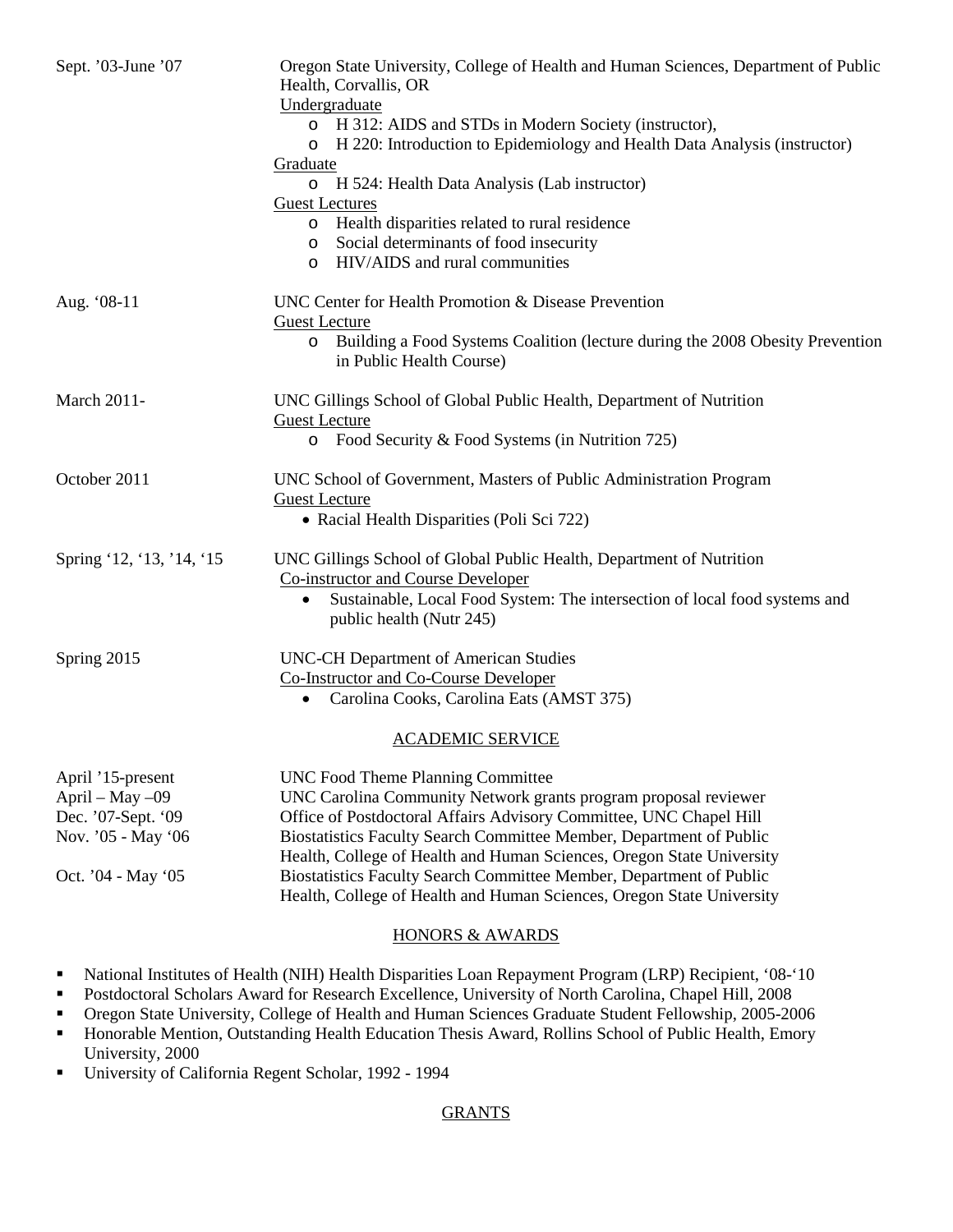| 01/01/14-12/31/14    | NOURISH: Promoting Healthy Food Choices Early in Life in Underserved Communities/Aetna                                                                                                                                                                                                            |
|----------------------|---------------------------------------------------------------------------------------------------------------------------------------------------------------------------------------------------------------------------------------------------------------------------------------------------|
|                      | Foundation (Co-Program Director and Evaluator, \$40,000)                                                                                                                                                                                                                                          |
| 01/01/14-12/31/14    | Home Base Farm to School Implementation Grant with the Chapel Hill Carrboro City<br>Schools/USDA (Project Director and Lead Evaluator, \$75,000)                                                                                                                                                  |
| 07/01/13-06/30/18    | UNC Clinical Translation Science Award/NIH U54 (Core Staff, \$11,409,302)                                                                                                                                                                                                                         |
| 08/15/10-04/30/15    | Center to Reduce CVD Disparities: Genes, Clinics and Communities/NIH P50 (Co-Investigator,<br>\$10,050,042                                                                                                                                                                                        |
| 09/30/10-08/31/15    | Carolina Community Network Center to Reduce Cancer Health Disparities (CCN II)/ NIH (Co-<br>Investigator, \$4,498,723)                                                                                                                                                                            |
| 09/01/12-08/31/17    | The Quick CHEF (Cost-efficient, Healthy Easy Food) Program/NCDSS/USDA (PI, FY 2013<br>\$19,877, FY 2014 \$149,000, FY 2015 \$550,000)                                                                                                                                                             |
| 11/1/12-10/31/17     | NC Growing Together: An Integrated Project to Enhance Food Security and Sustainability<br>through the Development and Evaluation of Two Large-Scale Models of Local Food Distribution<br>(large grocery chain and military base)/NCSU/USDA (Co-Investigator and Consumer Team<br>Lead, \$300,000) |
| 10/01/11-09/30/12    | Community Engagement Consulting Models - Taking Them to Scale/NIH (Co-Investigator,<br>\$499,996)                                                                                                                                                                                                 |
| 03/01/11-02/28/12    | Nutrition and Obesity Policy Research and Evaluation Network (NOPREN)/CDC<br>(Consultant/Advisory Board, \$35,000)                                                                                                                                                                                |
| 06/01/11-04/30/12    | Faith, Farming, and the Future: A Church-based program addressing health disparities/NIH R21<br>(Co-Investigator, \$402,142)                                                                                                                                                                      |
| 01/01/10-12/31/10    | Produce Packs and Warren County Regional Food Processing Center Project/North Carolina<br>Rural Economic Development Center (PI, \$75,000)                                                                                                                                                        |
| $4/1/2010 - 6/31/11$ | Needs Assessment of the Estate Planning and Mental Health Needs of Black Farmers in North<br>Carolina/ Z. Smith Reynolds Foundation (PI, \$50,000)                                                                                                                                                |
| $4/1/2010 - 6/31/11$ | Harvest of Hope: Health Benefits and Dissemination Potential of a Church Garden Project/North<br>Carolina Translational and Clinical Science Institute (Co-Investigator, \$50,000)                                                                                                                |
| $6/1/2009 - 9/30/10$ | Charrettes: A Consultation Model for Community-Academic Partnerships/NIH (Evaluator,<br>\$499,996)                                                                                                                                                                                                |
| $11/1/08 - 8/31/12$  | Gillings Innovation Laboratory: Linking Local, Sustainable Agriculture and Health/ Gillings<br>Innovations Laboratories, UNC Gillings School of Global Public Health (Co-Investigator,<br>\$275,000)                                                                                              |

### **PUBLICATIONS**

**De Marco, M.** & Thorburn, S. (2008). The association between sociodemographic factors, participation in assistance programs and food insecurity among Oregon residents. Journal of Hunger & Environmental Nutrition, 3(1), 36-50.

**De Marco, M.** & De Marco, A. (2009). Welcome to the neighborhood: Does where you live affect nutrition, health, and welfare program utilization? Journal of Sociology & Social Work. 36(1), 141-166.

**De Marco, M.,** Thorburn, S., & Kue, J. (2009). "In a country as affluent as America, people should be eating:" Qualitative findings from research to explore food insecurity among rural and urban Oregonians. Qualitative Health Research, 19, 1010 - 1024.

**De Marco, M.** & Thorburn, S., The Relationship between Income and Food Insecurity among Oregon Residents: Does Social Support Matter? Public Health Nutrition, published online: July 2009.

De Marco, A. & **De Marco, M.** (2010). Conceptualization and Measurement of the Neighborhood in Rural Settings: A Systematic Review of the Literature. Journal of Community Psychology, 38 (1), 99-114.

Thorburn, S., & **De Marco, M.** Insurance, Discrimination, and Prenatal and Obstetrical Care: Data from the Oregon Pregnancy Risk Assessment Monitoring System (PRAMS). (in press, Maternal & Child Health Journal)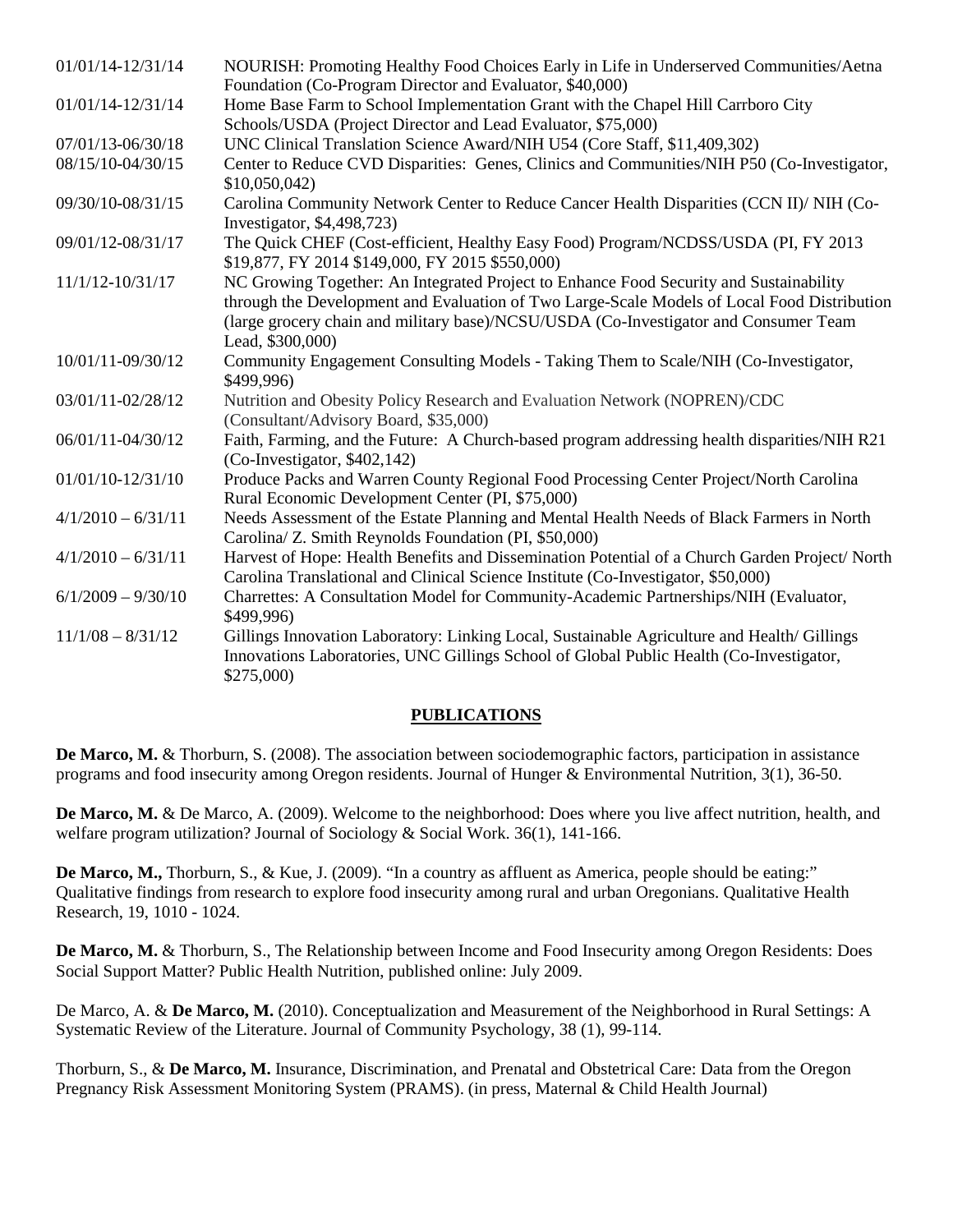**De Marco, M**., Weiner, B., Meade, S., Hadley, M., Goldmon, M., Boyd, C., Green, M., Manning, M., Godley, P., Howard, D., & Corbie-Smith, G. (2011). Assessing the readiness of Black churches to engage in health disparities research. Journal of the National Medical Association. 103(9-10): 960-7

Balvanz, P., Barlow, M. **De Marco, M.,** Samuel, K., Crowder, R., & Ammerman, A. (2011). "The Next Generation, That's Why We Continue To Do What We Do": Experiences with land loss among African-American farmers in North Carolina. Journal of Agriculture, Food Systems, and Community Development; 1(3): 67-88.

Jones, B., Lightfoot, A., **De Marco, M.,** Roman Isler, M., Ammerman, A., Nelson, D., Harrison, L., Motsinger, B., Melvin, C., Corbie-Smith, G. (2012). "Community Responsive Research Priorities: Transforming Health Research Infrastructure. Progress in Community Health Partnerships: Research, Education, and Action, special issue on "The Science of Community Engagement." Volume 6.3: 339-348.

Lightfoot, A., **De Marco, M.,** Dendas, R., Jackson, M., & Meehan, E. *(*2014). Engaging Underserved Populations in ACA-required Needs Assessments: A Report from the Field. Special Issue of the Journal for Health Care for the Poor and Underserved, (JHCPU) 25th Anniversary Edition. Volume 25, 1: 11-18 | DOI: 10.1353/hpu.2014.0060

Black, K. Z., Hardy, C. Y., **De Marco, M**., Ammerman, A., Corbie-Smith, G., Council, B., Ellis, D., Eng, E., Harris, B., Jackson, M., Jean-Baptiste, J., Kearney, W., Legerton, M., Parker, D., Wynn, M. & Lightfoot, A.(2013). Beyond Incentives for Involvement to Compensation for Consultants: Increasing Equity in CBPR Approaches. *Progress in Community Health Partnerships: Research, Education, and Action* 7(3), 263-270.

**De Marco, M**., Smith, T., Kearney, W., Jones, C. Kearney-Powell, A., & Ammerman, A. (*in press for May 2014*). Growing Partners: Building a community-academic partnership to address health disparities in rural North Carolina. Progress in Community Health Partnerships.

**De Marco, M.,** Gustafson, A., Gizlice, Z., Ammerman, A. (in press). Locally-Grown Fruit and Vegetable Purchasing Habits and the Association with Children's Diet. Journal of Hunger and Environmental Nutrition.

De Marco, A., **De Marco, M**, Biggers, A, West, M., Young, J., & Levy, R. (*accepted*). Asset-development among people experiencing homelessness: An evaluation of the Community Empowerment Fund. *Journal of Sociology and Social Welfare*.

Skinner, H., Calancie, L., Vu, M., Garcia, B., **De Marco, M.,** Ammerman, A., & Schisler, J. Using Community-Based Participatory Research Principles to Develop More Understandable Recruitment and Informed Consent Documents in Genomic Research (submitted).

### BOOK CHAPTERS

Thayer, L., **De Marco, M**., Calancie, L., Cunningham-Kay, M., & Ammerman, A. (2015). Intervening to Change Eating Patterns: How can individuals and societies effect lasting change through their eating patterns? In R. Neff (Ed.), *Introduction to the U.S. Food System: Public Health, Environment, and Equity* (pp. 457-482). San Francisco, CA: Jossey-Bass.

### PRESENTATIONS

Weiner, B., **De Marco, M**., [Green, M.,](mailto:mgreen@schsr.unc.edu) Boyd, C., Hadley, M., Goldmon, M., Manning, M., Ammerman, A., & Corbie-Smith, G. (2008, June). Organizational Readiness to Engage in Research: Examining the organizational factors of Black Churches that support engagement in research to reduce health disparities. Poster presentation at 14th Annual NRSA Trainees Research Conference, Washington, DC.

Weiner, B., **De Marco, M**., [Green, M.,](mailto:mgreen@schsr.unc.edu) Boyd, C., Hadley, M., Goldmon, M., Manning, M., Ammerman, A., & Corbie-Smith, G. (2008, June). Organizational Readiness to Engage in Research: Examining the organizational factors of Black Churches that support engagement in research to reduce health disparities**.** Poster presentation at the Family Research Consortium IV Fifth Annual Summer Institute, New Orleans.